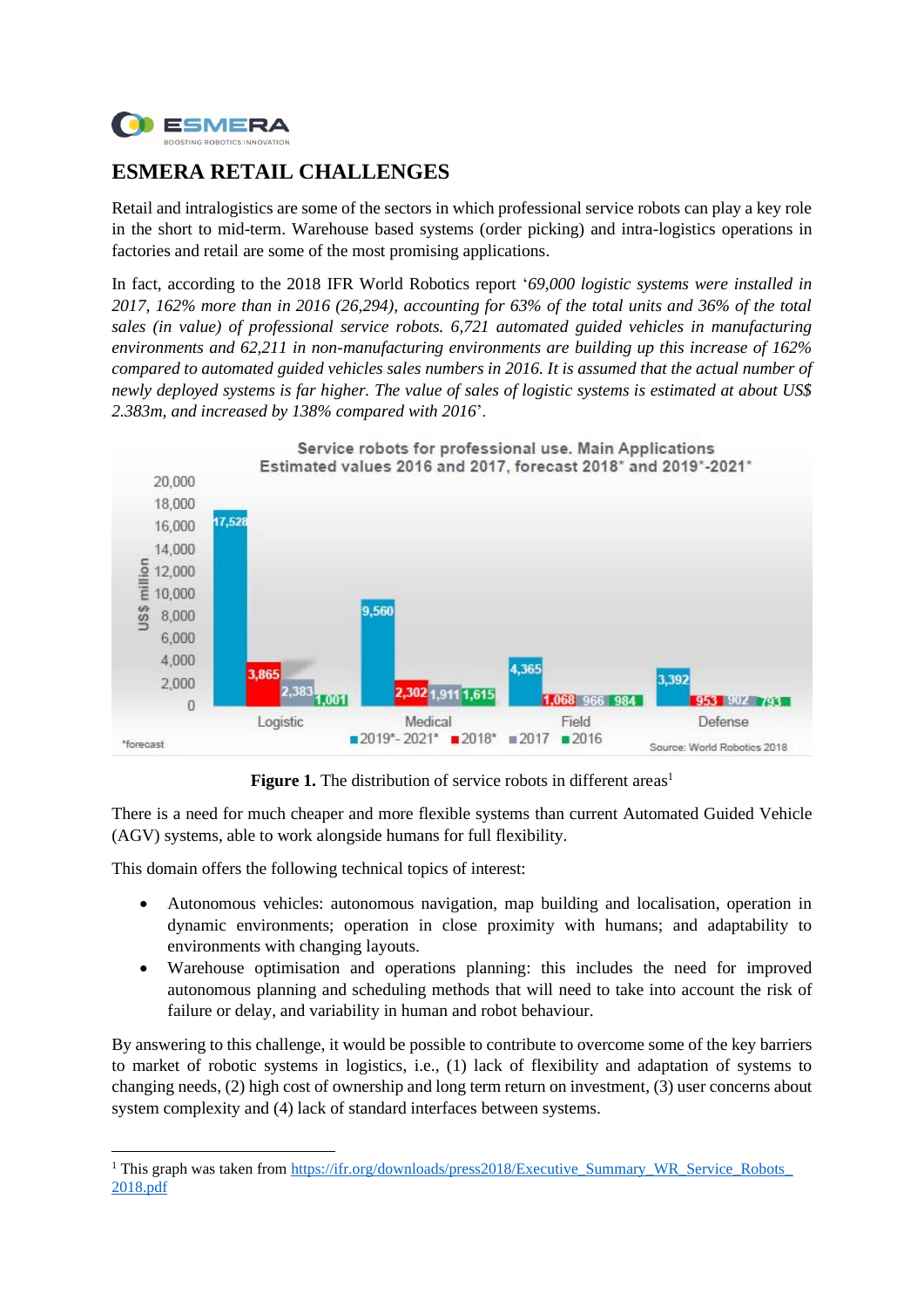ESMERA has identified the following challenge as potential scenarios that proposals can use to develop and test their innovative ideas. Under each Retail challenge, ESMERA propose two options of industrial challenges that can be solved, option a) ESMERA proposed challenge and option b) Open challenge.

## Retail-Intralogistics Challenge 1: Robotic platforms fleet management for intralogistics operations in collaboration with humans

Under this challenge it is expected to develop a system which can work with humans to handle intralogistics operations.

As defined in the [Robotics 2020 Multi-Annual Roadmap](https://www.eu-robotics.net/cms/upload/topic_groups/H2020_Robotics_Multi-Annual_Roadmap_ICT-2017B.pdf), the key abilities that are relevant for this challenge are:

- **Adaptability:** In order to improve overall efficiency, logistics and transportation systems must be able to adapt to changes in the environment:
	- o Process optimization (e.g., routes taken, warehouse layout optimization, task allocation optimization)
	- $\circ$  Re-planning of operations under changing conditions, e.g. rescheduling of operations over robots and humans
- **Interaction:** Systems have to work in close proximity to humans. Thus, systems should be designed with inbuilt safety capabilities, as well as adequate interaction abilities.
	- o Shared workspaces and human safety
	- o Recognition of and adaptation to human behaviour
- **Dependability:** System failures can cause considerable delays in product delivery and high economic losses.
	- o Long-term, failure-free navigation
	- o Long-term, deadlock-free coordination
	- o Risk-aware planning, scheduling and optimisation of operations to reduce risk as demands vary
- **Perception ability:** Vehicles need to be capable of determining precisely their location with respect to the environment over long periods of time; to maintain consistent and up-to-date maps of their immediate surrounding; to identify target destinations for loading and unloading operations; to identify humans and other dynamic entities and to track their position.
	- o Accurate and precise long-term localization in dynamic environments
	- o Automatic map building and maintenance
	- o Tracking of humans, understanding of human actions and intents
- **Cognitive abilities and decisional autonomy:** Cognitive reasoning ability is critical to planning and reasoning around optimisation and scheduling of multi-actor systems.
	- o Autonomous optimisation, rescheduling and planning of whole warehousing operations taking into account changing workloads
	- o Continuous 24/7 operation of fleets, seamless vehicle substitution
	- o Coordination and task allocation with guaranteed formal properties (e.g., absence of deadlocks, adherence to temporal constraints and orderings, avoidance of "off-limits" zones)
	- o Autonomous navigation through diverse environments (e.g., from a distribution point to a store, etc.)
	- o Ability to semantically annotate the map of the fleet's working environment (e.g., the store, the warehouse, the paths/corridors, etc.)
	- o Integrated task scheduling and motion planning, fleet coordination, and vehicle control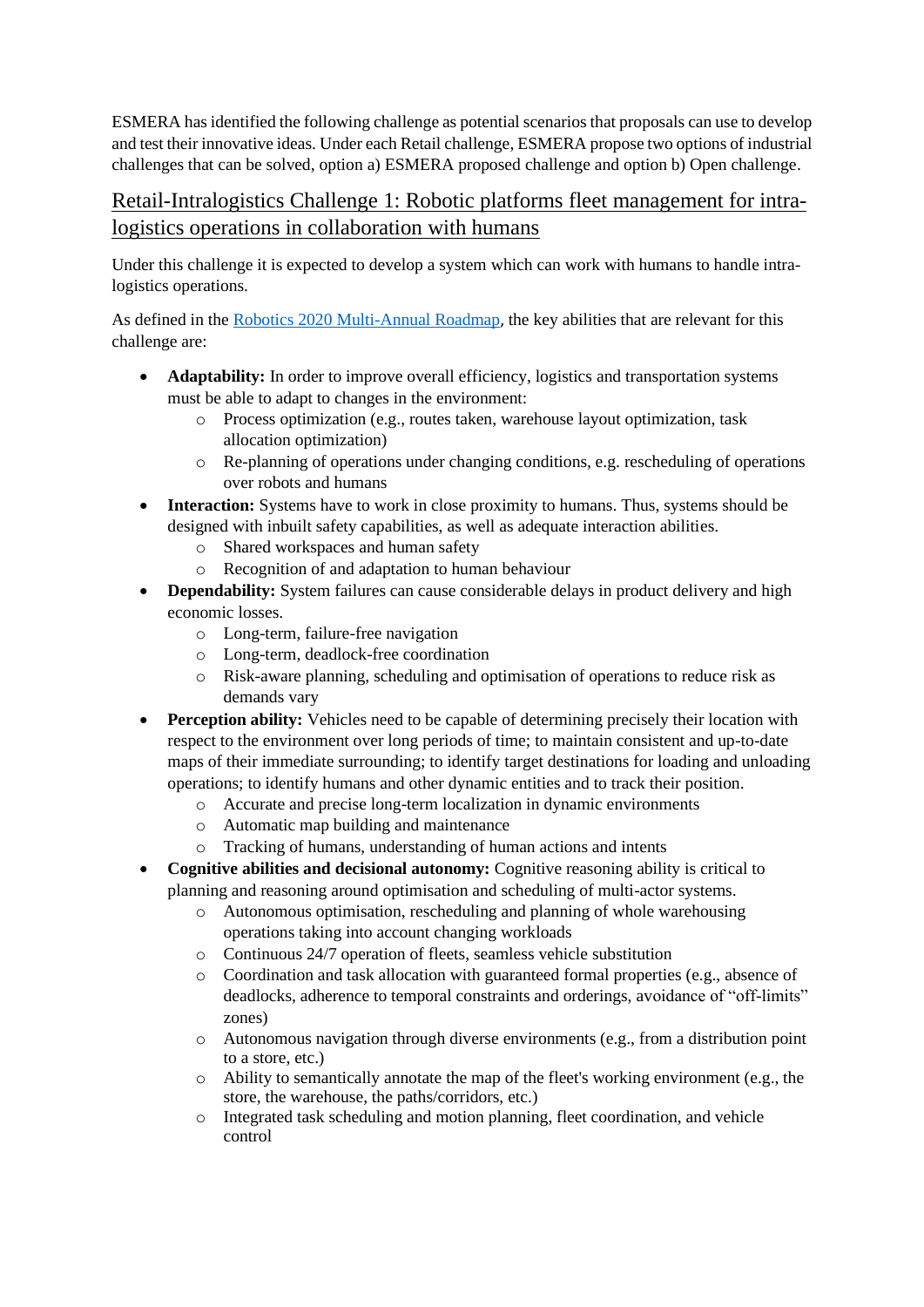It is expecting from the solution to fulfill the following metrics:

- **Collaborative and safe**: Working in the close vicinity of an operator and other workers while performing specific task.
- **Availability at the point and time requested:** It is expected from the system to be available in the start point at the time when it is needed.
- **Navigation capability:** Successfully navigating around, or through the facility while fulfilling the task.

Under the above challenge, ESMERA project proposes two options. The proposer must address one of these challenges or highlighting where elements of the proposed system could be used for the benefit of more than one system would be beneficial.

**A) ESMERA proposed challenges:** this challenge is extracted from *one* industrial use case which is:

## **RETAIL CHALLENGE 1. A1 (R1.A)**

Part transportation: automated robots passing through several picking locations where human pickers load the cart carried by the robots or the robots themselves. Each of these can manage different orders (multiple boxes or compartments).

The robot will need to operate in a typical warehouse environment (mimicking supermarket store with 2 m- wide aisles) with leveled grounds, moving away from pillars and shelves and, in particular, in a human-robot collaboration scenario (there is no customer, but there are workers and eventual obstacles (columns, boxes, etc..) in the environment).

In this challenge it is crucial to guarantee that robots are in the target destination whenever they are requested by the picker, to avoid delays in the delivery of goods. It is also expected from the solution to interact with the order management system. An order is an online purchase from a particular customer. It is variable and can contain namely any type of food products/groceries in a wide-range (such as milk bottles, meat trays, yogurt trays, snacks, fruits and vegetables…). All orders fit into bags (supermarket bags) that goes for delivery. In the current situation, pickers with a cart can take 12 online orders at a time (each order a couple of bags, a couple of kg which is variable) and the developed solution must have improvement on that number.

In addition, the maximum robot size should be around 2 meters and highly-constrained maneuvers are not "must" for this challenge. The operator has to read the EAN from the item before placing it the right box.

The current picking process is done by a human operator (a picker) that receives commands in a PDA to pick products of different types from the shelves, following a predetermined and optimized route. The items that fulfil different orders are placed in a cart that can take several orders at the same time. This challenge is provided by the company [SONAE.](https://www.sonae.pt/en/)



**Figure 1:** Human pickers and mobile robots collaborating in order preparation

## **B) Open challenge (RETAIL CHALLENGE 1.B (R1.B))**